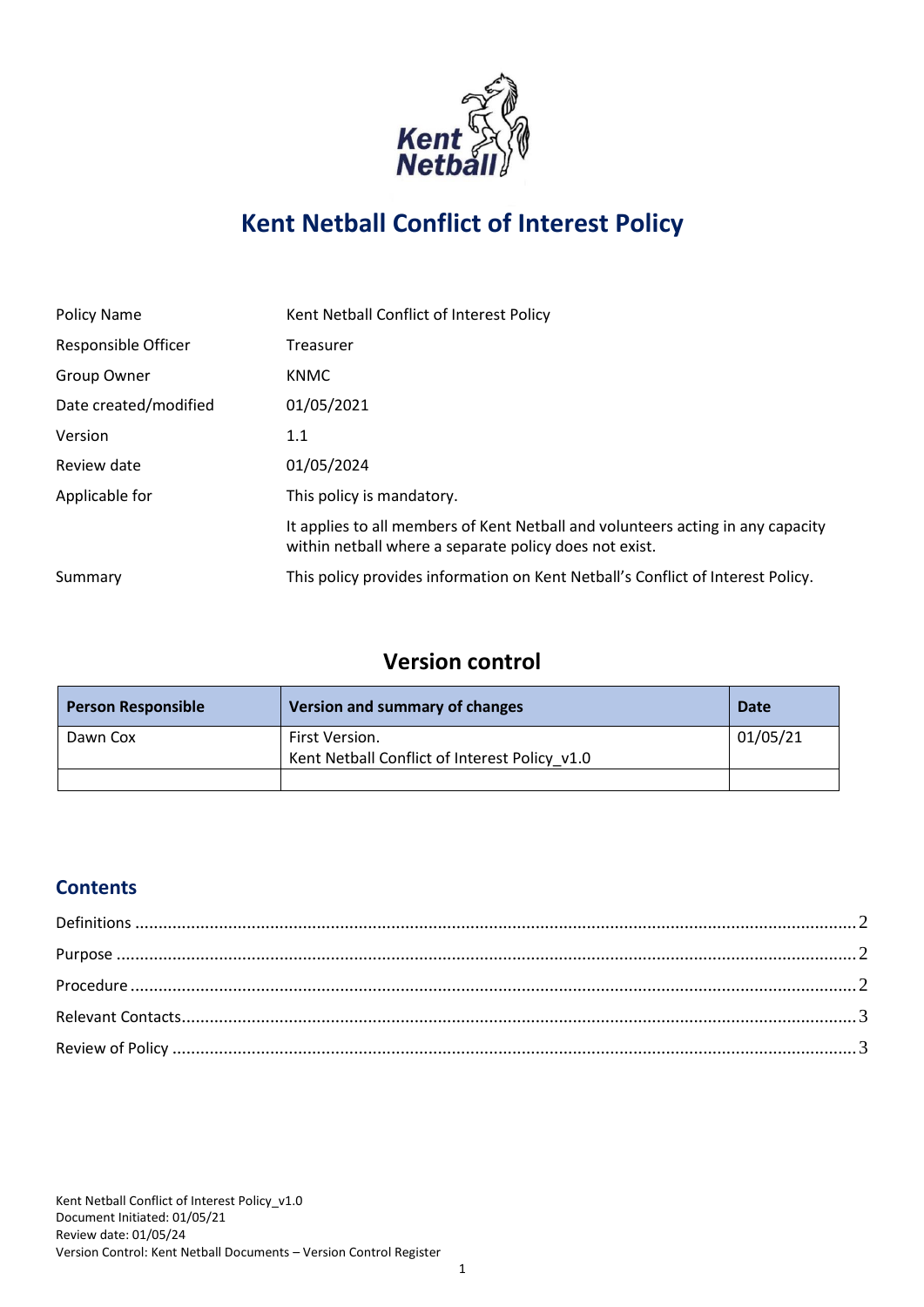#### <span id="page-1-0"></span>**1. Definitions**

- Within the context of this policy the `organisation` is defined as the Kent County Netball Association (Kent Netball/KN).
- The `committee` is defined as the Kent Netball Management Committee (KNMC) as laid out in the Kent Netball Constitution.
- A `committee member` is a person who is elected, appointed or co-opted to serve on the KNMC or Subcommittee.

#### <span id="page-1-1"></span>**2. Purpose**

The committee members of the organisation will strive to effectively manage any conflict of interest between the interests of the organisation and their own personal, professional and business interests. This includes managing actual conflicts of interest as well as the perception of conflicts of interest.

The purpose of this policy is to protect the integrity of the organisation's decision-making process, to enable our stakeholders to have confidence in our integrity, and to protect the integrity and reputation of volunteers and committee members.

By upholding the policy and managing conflicts of interest well the organisation will be aligned to accepted best practice principles and be compliant with the standards set out in Tier 1 of the Sport England Code for Sports Governance.

Examples of conflicts of interest could include but is not limited to:

- 1. A committee member or a related party who will benefit financially by being a committee member of another organisation that seeks to do business with the organisation.
- 2. A committee member or a related party who is related to a candidate they have nominated for election.
- 3. A committee member or a related party who is also on the committee of another organisation that is competing for the same funding.
- 4. A committee member or a related party who works for a business that may be awarded a contract to do work or provide services for the organisation.
- 5. A committee member or a related party who is a member of a club or individual that has applied for a grant from the committee.

#### <span id="page-1-2"></span>**3. Procedure**

- Upon appointment each committee member will complete a register of relationships, and posts held, that could potentially result in a conflict of interest. This written disclosure will be kept securely and will be updated as appropriate.
- The agenda for each meeting should include an item at the start of the meeting that requires committee members to declare any conflict of interests they may have in any of the agenda items.
- When discussing the specified agenda item, the individual may be asked to leave the room for the discussion or may not be able to take part in the decision (discussion and vote) depending on the judgement of the Chair.